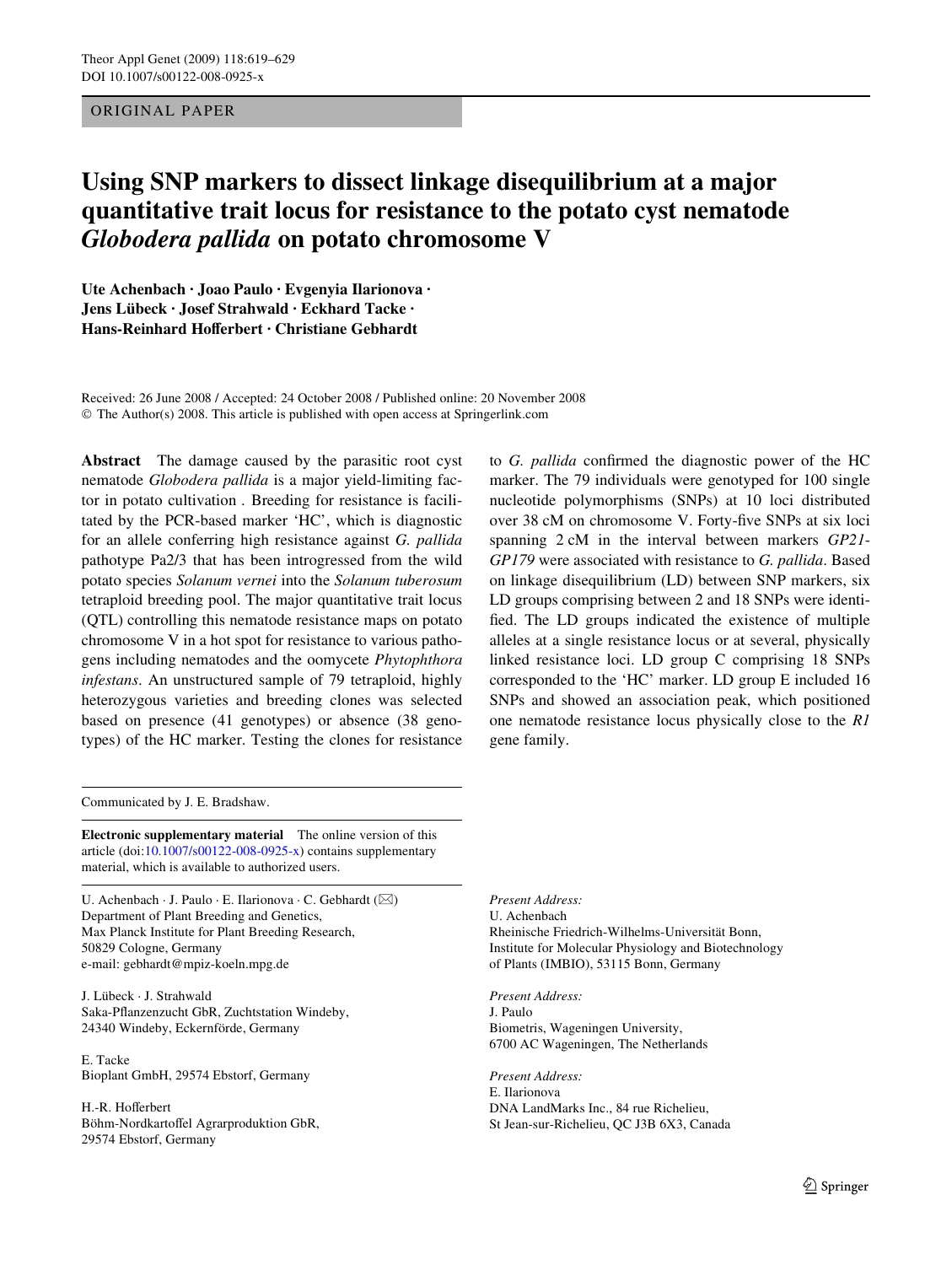# **Introduction**

The damage caused by the parasitic root cyst nematode *Globodera pallida* (Greco [1988](#page-9-0); Mugniéry and Phillips [2007](#page-9-1)) is a major yield-limiting factor in potato cultivation. Under poor nematode management, yield losses induced by *G. pallida* can range from 20 to 70%. The cultivation of nematode-resistant varieties is a solution to this problem. The introgression and maintenance of resistance against *G. pallida* in the breeding pool is therefore an important goal in the development of new potato varieties. Due to its quantitative nature, the phenotypic evaluation of resistance to *G. pallida* is time consuming, costly and often ambiguous. DNA markers could facilitate breeding for resistance, when they are diagnostic for favourable alleles and thus allow for a precise and efficient selection of resistant clones at an early stage in the selection process.

Molecular mapping has repeatedly revealed a major quantitative resistance locus (QRL) against *G. pallida* on potato chromosome V (Kreike et al. [1994](#page-9-2); Rouppe van der Voort et al. [1998](#page-9-3), [2000;](#page-9-4) Caromel et al. [2003;](#page-9-5) Sattarzadeh et al. [2006\)](#page-9-6). This QRL is tagged by the DNA markers *GP21* and *GP179* flanking a genetic interval of 3 cM (Meksem et al. [1995\)](#page-9-7). This region of the potato genome is known as a hot spot for qualitative and quantitative resistance factors to various pathogens (reviewed in Gebhardt and Valkonen [2001](#page-9-8)). One of the resistance factors in the *GP21—GP179* interval is the *R1* gene for resistance to *Phytophthora infestans* causing late blight, which is a member of a clustered gene family having a CC (coiled coil), a NB (nucleotide binding) and a LRR (leucine rich repeat) domain (Ballvora et al. [2007](#page-9-9)). Physically close to the *R1* locus, in fact, within one of the *R1* family members, maps the PCR-based marker 'HC'. The HC marker was developed based on SNPs (single nucleotide polymorphisms) linked to the *G. pallida* QRL and was shown to be diagnostic for high resistance to *G. pallida* pathotypes Pa2/3 in modern potato varieties (Sattarzadeh et al. [2006](#page-9-6)). The strong association of the HC marker with resistance to *G. pallida* may result from HC being located in the resistance gene itself, or, more likely, HC being physically separated from, but in strong linkage disequilibrium (LD) with the resistance gene(s). In the latter case, HC is part of a haplotype block of unknown size.

Molecular identification of the gene(s) underlying the *G*. *pallida* QRL requires increased genetic resolution, which can be achieved by generating a large segregating population and analysing it for rare recombination events flanking the target locus. Alternatively, historical recombination events in contemporary germplasm may be analysed, which have occurred during the meiotic cycles since the resistance was introgressed into modern potato varieties from the wild, tuber-bearing species *Solanum vernei* (Sattarzadeh et al.

[2006\)](#page-9-6). In the absence of population substructure, the estimator for the genetic distance between a marker and the targeted resistance locus is given by the amount of linkage disequilibrium (LD), that is, the non-random association of alleles at two or more loci (Tenesa et al. [2003\)](#page-10-0). In populations of individuals related by descent, marker loci that are in LD with each other may show a gradient of the strength of their association with a QTL, thereby permitting QTL fine mapping. SNPs, which are found with high frequency in amplicons generated from genomic DNA of heterozygous, diploid and tetraploid individuals (Rickert et al. [2003;](#page-9-10) Simko et al. [2006](#page-10-1)) are most informative about LD analysis in potato. Moreover, SNPs allow estimating the allele dosage in tetraploid individuals (Rickert et al. [2003\)](#page-9-10). Haplotypes, which are particular combinations of alleles at physically linked loci, can be more informative than individual SNPs. In potato, the inference of haplotypes from sequence data is complicated because SNP data are unphased due to the heterozygocity of individual genotypes.

In this paper, we describe the results of genotyping an unstructured population of tetraploid varieties and breeding clones with and without the HC marker for 100 SNPs at ten loci on potato chromosome V. The aim of our study was (1) to estimate the size of the haplotype block around the HC marker and (2) to test whether LD analysis reveals more precisely the position of the gene(s) underlying the major QRL to *G. pallida* on chromosome V.

## **Materials and methods**

### Plant material

Eighteen varieties and 189 tetraploid clones from breeding programs were provided by Saka-Ragis Pflanzenzucht (SaRa), Böhm-Nordkartoffel Agrarproduktion (BNA), Bavaria Saat (by courtesy of A. von Zwehl), HZPC Holland B.V., Averis Seeds B.V., Karna, E.J. Feunekes, Kweekbedrijf Prummerl and B.F. Leestemaker & A. Smid (Table [1](#page-2-0)). The clones from Saka-Ragis Pflanzenzucht and Böhm-Nordkartoffel Agrarproduktion are identified with 'S' and 'B', respectively, followed by a running number from 1 to 120. The S and B clones were sampled from the two companies conducting breeding programs for resistance to *G. pallida* and late blight, excluding full sib clones. The clones represented a broad range of breeding materials.

#### Assessment of resistance to *G. pallida*

Pot inoculation tests were carried out according to Kort et al.  $(1977)$ . The resistance phenotype was quantified as the average number of newly formed cysts per pot. The BNA clones were tested once with two to three replicates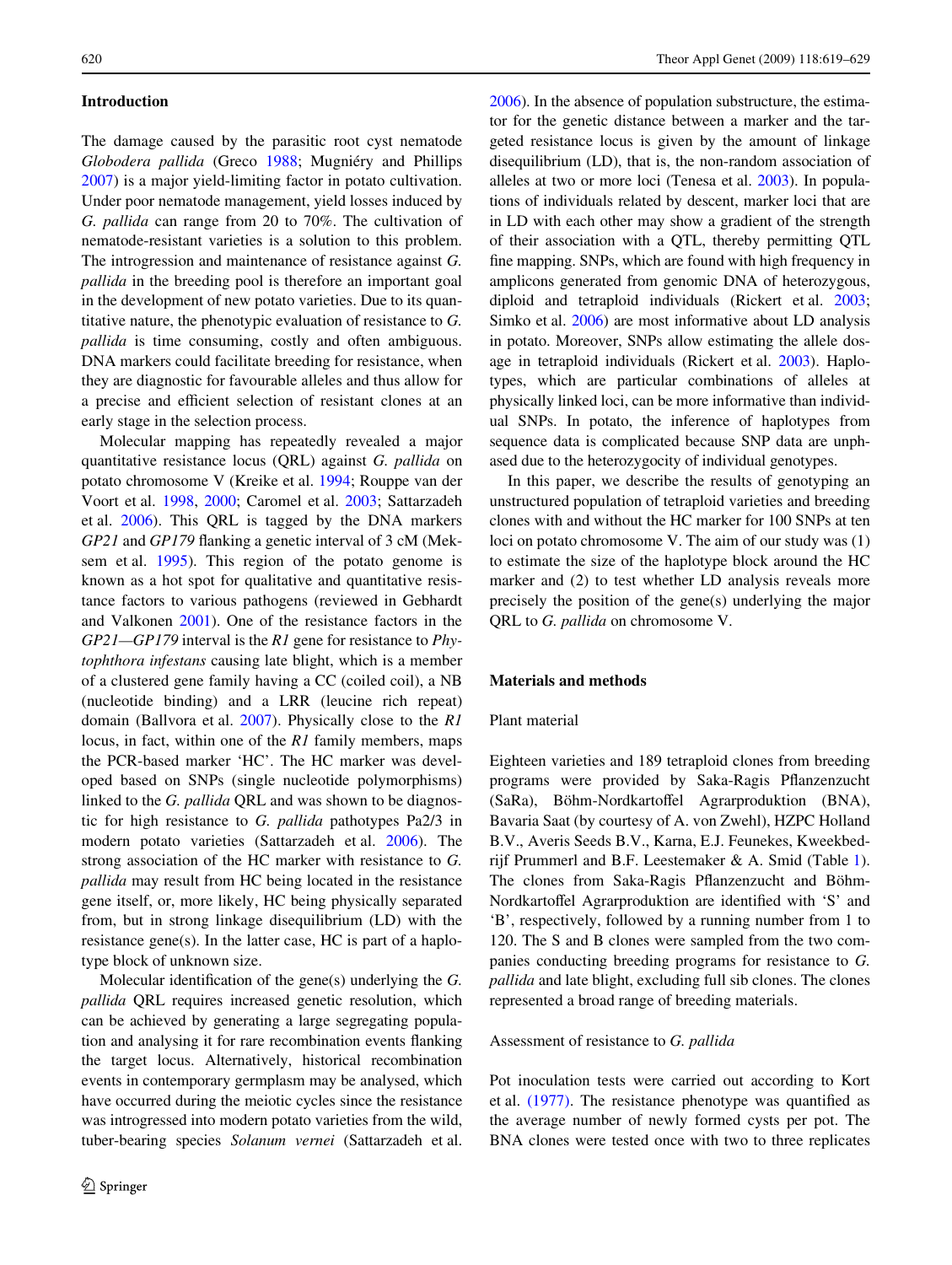<span id="page-2-0"></span>**Table 1** *Globodera pallida* resistance phenotypes of the HC positive sample population and the HC negative control population

| HC marker positive |                                 | HC marker negative |                       |  |
|--------------------|---------------------------------|--------------------|-----------------------|--|
| Genotype           | Phenotype                       | Genotype           | Phenotype             |  |
| Avano              | Resistant to Pa2/3 <sup>a</sup> | Elles              | Resistant to Pa2      |  |
| Avarna             | Resistant to Pa2/3              | Feska              | Resistant to Pa2      |  |
| Averia             | Resistant to Pa2/3              | Kantara            | Partial res. to Pa2/3 |  |
| Aviala             | Resistant to Pa2/3              | Karida             | Resistant to Pa2      |  |
| <b>Brisant</b>     | Resistant to Pa2/3              | Karnico            | Resistant to Pa2      |  |
| Festien            | Resistant to Pa2/3              | Katinka            | Partial res. to Pa2/3 |  |
| Innovator          | Resistant to Pa2/3              | Pallina            | Partial res. to Pa2/3 |  |
| Karakter           | Resistant to Pa2/3              | Producent          | Resistant to Pa2      |  |
| Melanie            | Resistant to Pa2/3              | <i>B01</i>         | 97 <sup>b</sup>       |  |
| Sjamero            | Resistant to Pa2/3              | <b>B02</b>         | 80                    |  |
| <b>B23</b>         | 5                               | <b>B03</b>         | 146                   |  |
| <b>B24</b>         | 3                               | <b>B04</b>         | 57                    |  |
| <b>B25</b>         | 15                              | <b>B05</b>         | 107                   |  |
| <b>B37</b>         | 2                               | <b>B06</b>         | 92                    |  |
| <b>B39</b>         | 0                               | B07                | 87                    |  |
| <i>B41</i>         | 0                               | <i>B08</i>         | 165                   |  |
| B42                | 2                               | B09                | 73                    |  |
| <b>B43</b>         | 0                               | <i>B10</i>         | 48                    |  |
| <b>B44</b>         | 0                               | B11                | 67                    |  |
| B47                | 29                              | <i>B12</i>         | 42                    |  |
| <b>B48</b>         | 8                               | B13                | 91                    |  |
| <i>B50</i>         | 1                               | <i>B14</i>         | 132                   |  |
| <i>B51</i>         | 1                               | B15                | 64                    |  |
| <b>B52</b>         | 10                              | <i>B16</i>         | 75                    |  |
| <b>B55</b>         | 6                               | <i>B17</i>         | 80                    |  |
| <b>B80</b>         | 0                               | <i>B18</i>         | 160                   |  |
| <b>B96</b>         | 1                               | <i>B19</i>         | 113                   |  |
| <i>B108</i>        | 0                               | B31                | 33                    |  |
| S02                | 2                               | S15                | 137                   |  |
| S03                | 0                               | S16                | 120                   |  |
| S07                | 2                               | S17                | 88                    |  |
| S08                | 6                               | <i>S18</i>         | 165                   |  |
| S09                | 0                               | S19                | 144                   |  |
| S28                | 0                               | S20                | 108                   |  |
| S50                | 1                               |                    |                       |  |
| S61                | 0                               |                    |                       |  |
| S73                | 1                               |                    |                       |  |
| S83                | 2                               |                    |                       |  |
| S101               | 0                               |                    |                       |  |
| S105               | $\overline{c}$                  |                    |                       |  |
| S108               | 1                               |                    |                       |  |

<sup>a</sup> According to variety passport data (Sattarzadeh et al. [\(2006\)\)](#page-9-6)

<sup>b</sup> Average number of newly formed cysts (rounded)

per genotype at the 'Landwirtschaftskammer Niedersachsen' (Hannover, Germany) using for inoculation the *G. pallida* population 'Kalle' (pathotype Pa2). The SaRa clones were evaluated in 3 years (2004, 2005 and 2006) with four replicates per genotype at the 'Landesamt für Landwirtschaft, Lebensmittelsicherheit und Fischerei Mecklenburg-Vorpommern' (Rostock, Germany). Here the 'Chavornay' population (pathotype Pa2/3) was used for inoculation. The *G. pallida* resistance phenotype of the varieties was obtained from the variety lists of the Netherlands (81e rassenlijst Landbouwgewassen, 2006, ISSN 0168-7484) and Germany (Beschreibende Sortenliste Kartoffeln, 2005, ISSN 1430-9777).

# DNA isolation

Young, healthy potato leaves were harvested from each individual, freeze dried and stored in air-tight containers at  $-20^\circ$ . Total genomic DNA was extracted from 0.3 to 0.4 g freeze dried leaf material according to Bormann et al. [\(2004\).](#page-9-12)

SNP (single nucleotide polymorphism) genotyping

Amplicons were generated from 50 ng genomic DNA as template in 20  $\mu$ l buffer (20 mM Tris–HCl, pH 8.4, 2.5 mM MgCl<sub>2</sub>, 50 mM KCl), including 0.25  $\mu$ M of each primer (Table [2\)](#page-3-0), 0.2 mM dNTP and 1.0 unit *Taq* DNA polymerase (Invitrogen Life Technologies, Freiburg, Germany). Standard cycling conditions were 3 min initial denaturation at 94°, followed by 39 cycles of 1 min denaturation at 94°, 1 min annealing at the appropriate  $T<sub>m</sub>$  (Table [2](#page-3-0)) and 1 min extension at 72°. Reactions were finished by 8 min incubation at 72°. PCR products were examined for quality on ethidium bromide stained agarose gels. Prior to sequencing, PCR products were purified with  $ExoSAP-IT^@$  (USB Corporation, Cleveland, USA) according to supplier's instructions. Amplicons were custom sequenced at the MPIZ DNA core facility using an Applied Biosystems Abi Prism 3730 sequencer (Weiterstadt, Germany) and BigDye-terminator v3.1 chemistry. Premixed reagents were from Applied Biosystems. Oligonucleotides were purchased from Invitrogen, Life Technologies (Freiburg, Germany) or QIAGEN GmbH (Hilden, Germany). Sequencing data of all individuals were aligned using the multalin interface page (Corpet [1988\)](#page-9-13) to detect SNP positions. For estimating the dosage of SNP alleles in heterozygous, tetraploid individuals  $(3:1, 2:2 \text{ or } 1:3)$ , the sequence tracefiles were subjected to the Data Acquisition and Analysis Software (DAx) (<http://www.dax.nl/daxapp1.htm>).

SSR (simple sequence repeat) genotyping

A set of 19 SSR marker loci with a random genome wide distribution were genotyped to be used in the analysis of population substructure. The following 19 SSR-marker loci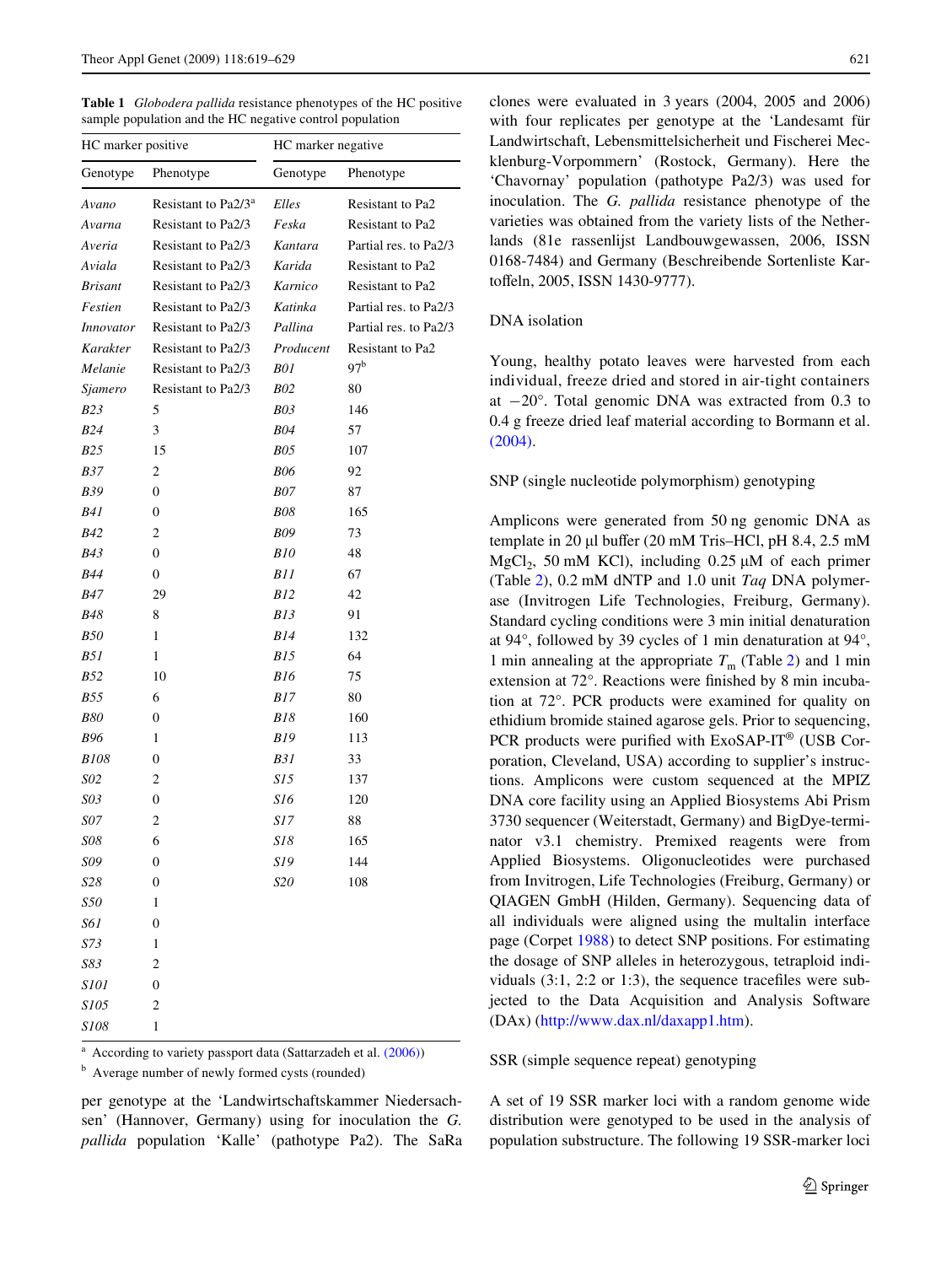| Locus             | Accession number, reference | Primer sequence $(5'-3')^a$        | Amplicon size (bp) | $T_{\rm A}$ (°C) |
|-------------------|-----------------------------|------------------------------------|--------------------|------------------|
| GP21              | AJ487347,                   | f-CCCTGAACCTCCTTATCCCC             | 754                | 61               |
|                   | Meksem et al. (1995)        | r, s-ACTATTATGTCTATGAGG AAG TGG TC |                    |                  |
| ORF3              | EF514212                    | f-TTGCTTGAACATGATCCACAC            | 750                | 59               |
|                   |                             | r-GCTTAGTTTCCTCTGGCACC             |                    |                  |
|                   |                             | f,s-CGAGAAGAGGAAAAAGATGTC          |                    |                  |
|                   |                             | f,s-GCTATGAACTTCATCAACATG          |                    |                  |
| ORF12             | EF514212                    | f,s-CGATGAATATGAAGATGAAGC          | 426                | 57               |
|                   |                             | r-ACCTTTTTAGCTTTGATACGTTG          |                    |                  |
| ORF <sub>20</sub> | EF514212                    | f,s-ACAAGTACAGCTAATAGACCC          | 558                | 55               |
|                   |                             | r-GGCTTATCGTCTTCACTACC             |                    |                  |
| BA87d17t3         | CG782997                    | f-GTAGTACATCAACATACATTTTGCGG       | 548                | 56               |
|                   |                             | r-CTCAGAATTCAGAGCTTCAACTGATG       |                    |                  |
|                   |                             | f,s-AACAGGCTTAATCCTCATCCGC         |                    |                  |
| BA213c14t7        | CG783029                    | f,s-CAATTGATTCATTTTATGTAGCGAG      | 559                | 56               |
|                   |                             | r-CTTGACGCAAACCTCTGCGAG            |                    |                  |
| <b>PRK</b>        | AY730335                    | f.s-ACTTGAAATGATAACAGGTAGGAG       | 550                | 58               |
|                   |                             | r-CCCTTTTGCCAGTTCATCC              |                    |                  |
| GP179             | AY730335                    | f-TCCTCCTTTGAAATATGTTTCACTTCTA     | 186                | 56               |
|                   |                             | r-biotin CCCATGGCTACATGCATTATGTATT |                    |                  |
|                   |                             | S-ACTTCTAAGTGATAATCTTGA            |                    |                  |
| StPto             | CK256750 <sup>b</sup>       | f,s-TCACATTGGATTGGGTGGC            | 670                | 55               |
|                   |                             | r-CGAGTCCACTGCCCATTC               |                    |                  |
| 239E4left         | Bakker et al. (2004)        | f,s-GGCCCCACAAACAAGAAAAC           | 340                | 56               |
|                   |                             | r-AGGTACCTCCATCTCCATTTTGTAAG       |                    |                  |

<span id="page-3-0"></span>Table 2 Loci analysed for SNPs, accession number or reference, oligonucleotides used for PCR amplification and amplicon sequencing, amplicon size, and annealing temperature

<sup>a</sup> Forward primers are indicated with f, reverse primers with r, primers used for amplicon sequencing with s. The ORF3 amplicon was sequenced with two different forward primers  $(f, s)$  to circumvent Indels

r-biotin was the biotinylated primer used for pyrosequencing

<sup>b</sup> Potato EST with 91% nucleotide identity to the tomato *Pto* gene Martin et al. [\(1993\)](#page-9-14)

were analysed: *StI004, StI013, StI020, StI022, StI023, StI024, StI028, StI043, StI047* and *StI058* according to Feingold et al. [2005;](#page-9-15) *STM0037, STM0038, STM1043, STM1052, STM1097, STM1104, STM1106, STM2012* and *STM3012* according to Milbourne et al. [1998](#page-9-16). SSR alleles were size separated on SPREADEX gels (Elchrom Scientific, Cham, Switzerland) using the SEA 2000 Electrophoresis System (Elchrom Scientific) according to manufacturer's instructions. Gels were stained after electrophoresis with 10% SYBR™ Gold in 30 mM TAE buffer for 45 min and de-stained for 30 min in destaining Solution (Elchrom Scientific) in 12 mM TAE. Two to seven alleles were scored per SSR locus. Allele dosage (quadruplex, triplex, duplex, simplex or nulliplex) was estimated based on the number of alleles per individual and the band intensity of the alleles present in one individual relative to each other.

# Pyrosequencing

The marker *GP179* was analysed by pyrosequencing (Biotage AB, Uppsala, Sweden) according to the manufacturer's instructions. A fragment of 186 base pairs was amplified using the primer combination GP179r-biotin and GP179f (Table [2](#page-3-0)). PCR was carried out in a total volume of  $25 \mu l$  containing 4 mM Tris–HCl, pH 8.3, 20 mM KCl,  $3 \text{ mM } MgCl<sub>2</sub>$ ,  $0.5 \mu M$  each primer,  $0.2 \text{ mM } dNTPs$ , 1 unit *Taq* DNA Polymerase (Invitrogen Life Technologies, Freiburg, Germany). After initial denaturation at 94° for 2 min, 50 cycles of amplification were carried out starting at  $93^\circ$ for 45 s, followed by 45 s at  $57^{\circ}$  and 1 min at  $72^{\circ}$ , with a final extension at  $75^{\circ}$  for 10 min. PCR products were quantified on  $1.5\%$  agarose gels relative DNA standards. The pyrosequencing reactions were performed automatically with a PSQ 96 system (Biotage AB, Uppsala, Sweden)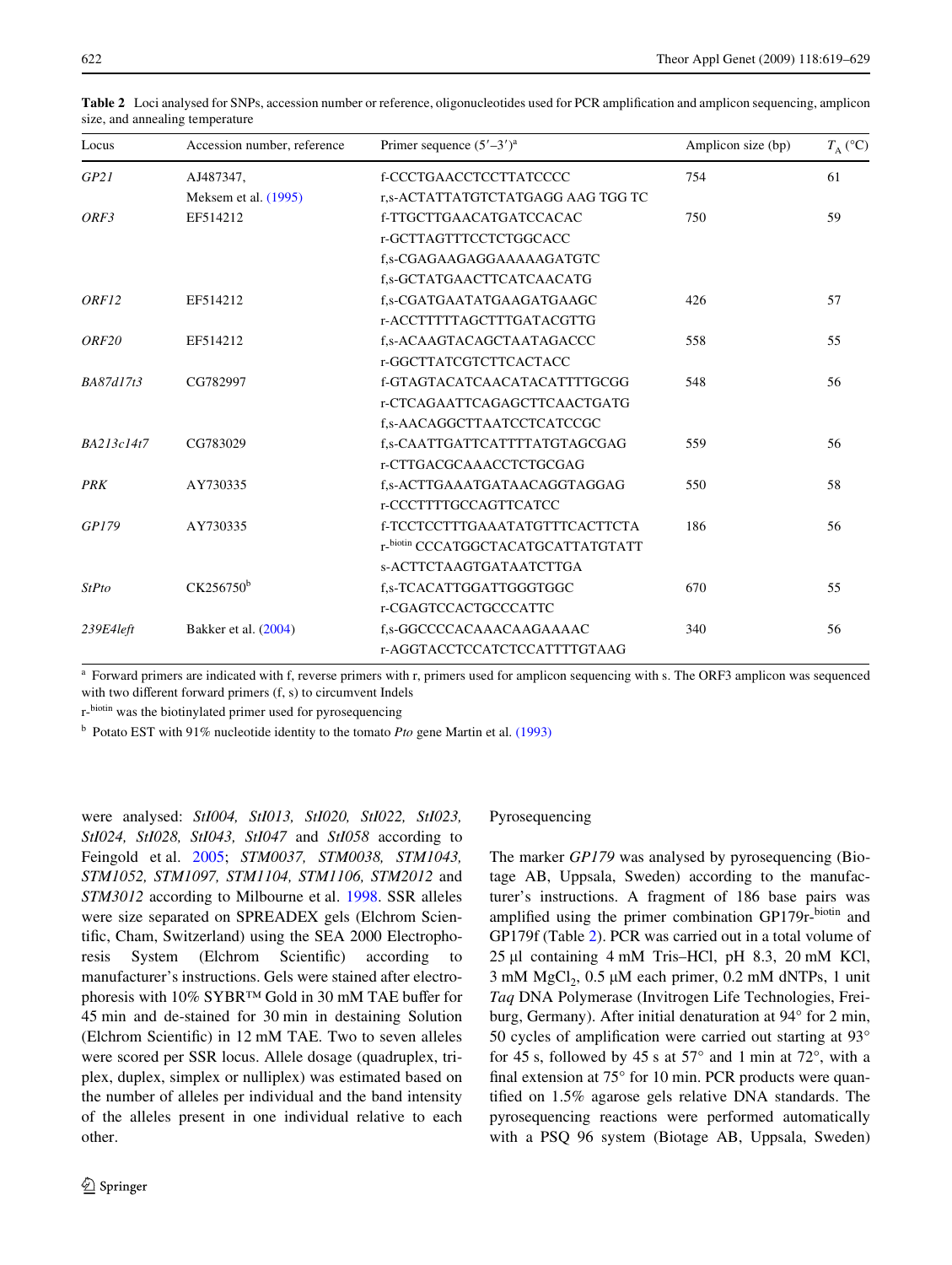using a SNP reagent kit according to the manufacturer's instructions and the sequencing primer GP179s (Table [2](#page-3-0)). All oligonucleotides were custom synthesized and HPLCpurified by SIGMA-Genosys, Germany.

### Data analysis

Population structure was evaluated by the program STRUCTURE version 2.1 (Pritchard et al. [2000\)](#page-9-17) using the genetic information provided by 113 SSR alleles at 19 loci with a genome wide distribution. The number *k* of underlying subpopulations was set to vary between two and ten. For each *k* value, two runs of 600,000 iterations were performed, of which the first 100,000 were discarded as burn in. An admixture model with independent allele frequencies was assumed, without a priori population information.

The degree of linkage disequilibrium (LD) between pairs of SNP markers was based on a statistical test of independence, assuming no population substructure. In tetraploid individuals, each bi-allelic SNP marker occurs in one of five genotype classes: *1/1/1/1, 1/1/1/2, 1/1/2/2, 1/2/2/2* or *2/2/2/ 2,* with *1* and *2* corresponding to alternative nucleotide alleles. The genotype classes for each SNP locus were first defined by the observed combination and dosage of nucleotides. Then, tests for independence of pairs of SNP markers were performed on the frequencies of genotype-class combinations, using the Exact Test for RxC tables, available in SAS Proc Freq (SAS Institute Inc. 2004). The *p*-values resulting from testing all SNP pairs were a posteriori corrected for multiple testing, according to the Two-Stage Linear Step-Up Procedure (Benjamini et al. [2005](#page-9-12)), and the values after the correction (*q*-values) used as a measure of the degree of independence, so that a lower *q*-value corresponds to larger evidence against independence of a pair of SNPs. A threshold of 0.01 was taken for the false discovery rate.

Associations between SNP markers and nematode resistance phenotype were analysed with Fisher's exact test on  $2 \times 2$  contingency tables using SPSS (SPSS 13 for Windows, SPSS Inc. Chicago, IL, USA).

## **Results**

A total of 189 tetraploid-breeding clones were evaluated for presence of the HC marker. Thirty-one clones were HC positive. These and 10 HC positive varieties (Sattarzadeh et al. [2006\)](#page-9-6) were selected as a sample population of 41 individuals having the HC marker. The control population negative for the HC marker consisted of 30 breeding clones and 8 varieties (Table [1\)](#page-2-0). The status for resistance to *G. pallida* of the varieties was known (Table [1\)](#page-2-0). When the 'S' clones were tested for resistance to *G. pallida* with the 'Chavornay' population (pathotype Pa2/3)*,* all HC-positive

clones were highly resistant (on average 0–6 newly formed cysts), whereas the HC-negative clones were susceptible  $(\text{between } 30 \text{ and } 200 \text{ newly formed cysts})$ , thus confirming the diagnostic power of the HC assay (Table [1\)](#page-2-0). The HCpositive 'B' clones were therefore predicted to be resistant to *G. pallida* pathotype Pa2/3. When tested for resistance to *G. pallida* with population 'Kalle' (pathotype Pa2), the HCpositive 'B' clones were highly resistant (0–10 newly formed cysts) except clones *B25* and *B47*, which were slightly susceptible (average cyst counts 15 and 29)(Table [1](#page-2-0)). The phenotypes of *B25* and *B47* may result from true recombination events or from errors in the resistance tests. The HC-negative 'B' clones were all susceptible (between 30 and 160 newly formed cysts) (Table [1\)](#page-2-0).

Ten loci spanning a genetic distance of approximately 38 cM on chromosome V (Meksem et al.[1995;](#page-9-7) Meyer et al. [2005](#page-9-18); Niewöhner et al. [1995](#page-9-19)) were scored for SNPs in the 79 individuals (Table [2,](#page-3-0) Fig. [1](#page-4-0), sequences in supplementary material). The loci *ORF3*, *ORF12*, *ORF20*, *BA87d17t3* and *BA213c14t7* were part of a contiguous genomic sequence of 417 kilobase pairs located in the 3 cM *GP21*-*GP179* interval (Ballvora et al. [2007](#page-9-9)). The loci *BA87d17t3* and *BA213c14t7* are insertion ends of the BAC clones BA87d17 and BA213c14 and have been previously analysed in the QRL linkage study of Sattarzadeh et al. [\(2006\)](#page-9-6). *BA87d17t3* contains the two SNPs (*BA87d17t3-SNP212, BA87d17t3- SNP444*) used to design the HC marker (Sattarzadeh et al. [2006](#page-9-6)). The loci *PRK* and *GP179* were part of a 41-kbp genomic sequence of BAC clone BA151m8 (gene bank accession AY730335). The loci *StPto* (potato homolog of the tomato *Pto* gene for resistance to *Pseudomonas syringae* (Martin et al. [1993](#page-9-14), Leister et al. [1996\)](#page-9-20) and *239E4left,* tightly linked to the *H1* gene for resistance to the root cyst nematode *G. rostochiensis* (Niewöhner et al. [1995,](#page-9-19) Bakker et al. [2004\)](#page-9-9), were located outside the *GP21*-*GP179* interval. In addition, 113 SSR alleles at 19 loci with a genome wide distribution were genotyped to assess population substructure. The likelihood of the data, conditional on the assumed number *k* of underlying subpopulations always increased with *k*, supporting the hypothesis of an unstructured population. Furthermore, in the model assuming population admixture we found that for *k* > 2 no individual was allocated to a single group; instead, individuals' ancestry was



<span id="page-4-0"></span>**Fig. 1** Genetic and physical map of potato chromosome V. The ten loci analysed for SNPs are shown in bold print. The *HC* Marker was derived from 2 SNPs in the BA87d17t3 amplicon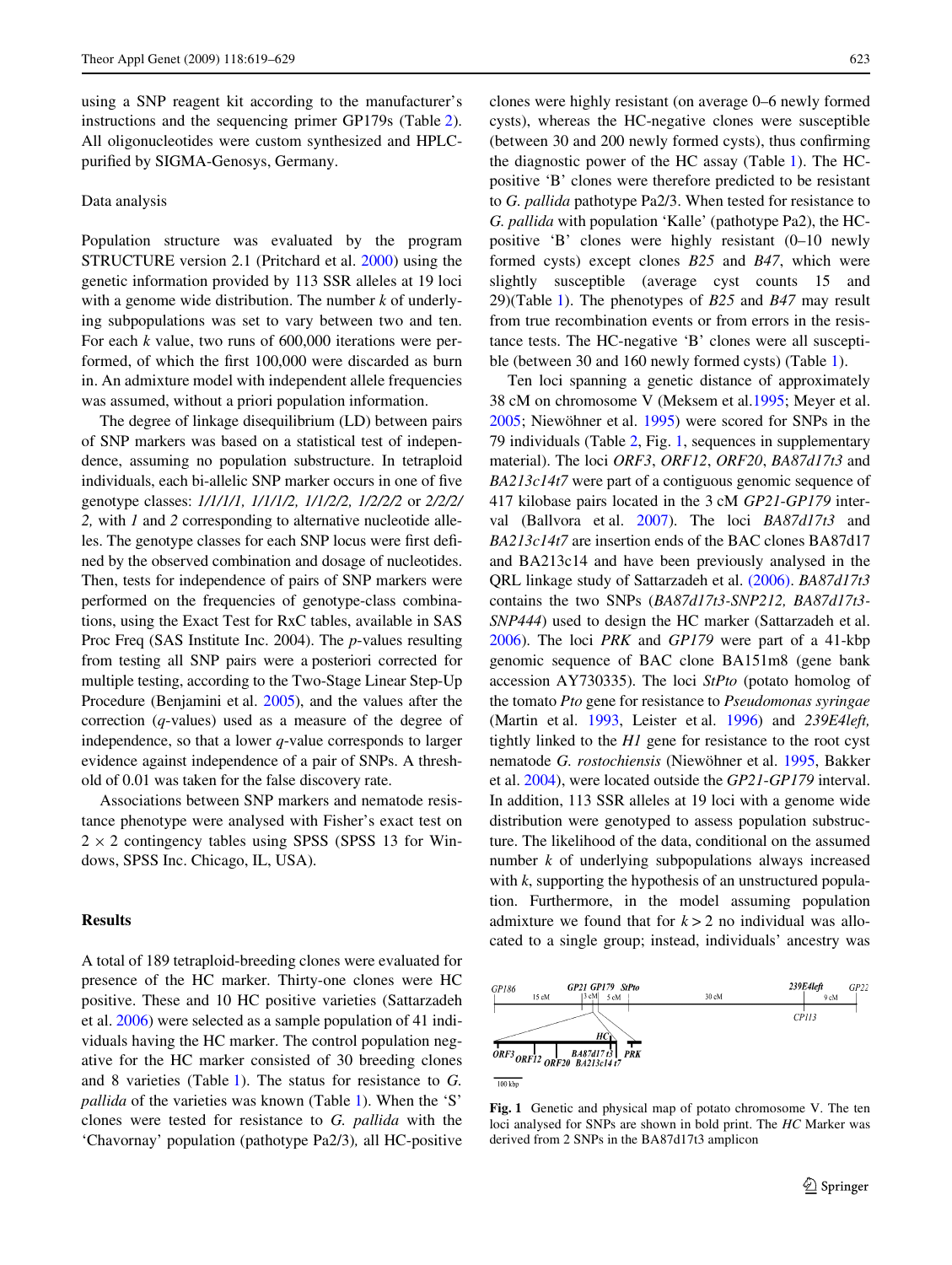| Locus             | No of SNPs<br>scored | No of SNPs<br>associated | Position <sup>a</sup> (SNP alleles) of the associated SNPs                                                                                                    |  |
|-------------------|----------------------|--------------------------|---------------------------------------------------------------------------------------------------------------------------------------------------------------|--|
| GP21              | 17                   | 10                       | 1090(A/C), 1144(A/T), 1155(A/G), 1159(A/G), 1165(C/G), 1170(C/T), 1185(C/T),<br>$1199(A/T)$ , $1257(G/T)$ , $1274(A/T)$                                       |  |
| ORF3              | 20                   | 12                       | $93(C/T)$ , $143(C/T)$ , $328(A/G)$ , $380(A/G)$ , $433(A/C)$ , $438(C/G)$ , $460(C/G)$ , $472(A/T)$ ,<br>$503(C/T)$ , $520(A/G)$ , $596(A/T)$ , $611(A/G/T)$ |  |
| ORF12             | 4                    |                          | $103(A/G)$ , $102(C/T)$                                                                                                                                       |  |
| ORF <sub>20</sub> | 12                   | 4                        | $131(A/G)$ , $191(C/T)$ , $278(A/G)$ , $449(C/G)$                                                                                                             |  |
| BA87d17t3         | 6                    | 4                        | $212(C/T)$ , $262(C/T)$ , $384(A/T)$ , $444(C/T)$                                                                                                             |  |
| BA213c14t7        | 14                   | 13                       | 78(C/T), 96(C/T), 139(A/G), 152(A/T), 218(A/C), 236(C/T), 244(C/T), 253(C/T),<br>$274(A/T)$ , $284(A/G)$ , $289(A/G)$ , $345(C/T)$ , $347(C/T)$               |  |
| <b>PRK</b>        | 9                    |                          |                                                                                                                                                               |  |
| GP179             | 5                    |                          |                                                                                                                                                               |  |
| StPto             | 4                    |                          |                                                                                                                                                               |  |
| 239E4left         | 9                    |                          |                                                                                                                                                               |  |
| Total             | 100                  | 45                       |                                                                                                                                                               |  |

<span id="page-5-0"></span>**Table 3** Number of SNPs scored, and SNPs associated with resistance to *G. pallida* at *P* < 0.01

Bold values indicate the SNP numbers

<sup>a</sup> SNP numbering is according to the PoMaMo database ([http://www.gabipd.org/projects/Pomamo/\)](http://www.gabipd.org/projects/Pomamo/). New SNPs are numbered starting with the first nucleotide after the sequencing primer

represented as a mixture of all the main subgroups, so it would be impossible to partition individuals into groups.

One hundred SNPs, between four and 20 SNPs per amplicon, were scored and evaluated individually for association with the *G. pallida* QRL on chromosome V, by testing for unequal distribution of the SNP alleles between the HC-positive (resistant) sample population and the HC-negative (susceptible) control population. Forty-five SNPs were associated with resistance at  $P < 0.01$  (Table [3](#page-5-0)). The significant SNPs were restricted to six loci, namely *GP21*, *ORF3, ORF12, ORF20, BA87d17t3* and *BA213c14t7* (Table [3,](#page-5-0) Fig. [2\)](#page-5-1), which span a genetic distance of 2 cM.

Analysis of linkage disequilibrium between all pairs of SNP markers revealed LD among groups of SNPs, most strongly within the same amplicon. Figure [3](#page-6-0) shows the LD matrix for the 100 SNPs. SNPs in LD to each other with  $q < 10^{-2}$  are shown as grey squares, whereas strong LD with  $q < 10^{-4}$  is represented by dark grey squares. Strong LD  $(q<10^{-4})$  between SNPs in different amplicons was observed only in the 3-cM region between *GP21* and *GP179* and did not extend to *StPto* and *239E4left*, located 5 and 35 cM, respectively, distal to *GP179* (Figs. [1](#page-4-0) and [3](#page-6-0)). The SNPs were then grouped using the criterion of strong LD  $(q<10^{-4})$  between SNP pairs. The 45 SNPs associated with resistance sorted into six groups of 2–18 SNPs (Fig. [3,](#page-6-0) Table [4](#page-7-0)). Group C included 18 SNPs, which closely matched the distribution of the HC marker in the sample and control population. These 18 SNPs originated from loci

<span id="page-5-1"></span>**Fig. 2** *Line diagram* showing the *P* values for association between the SNPs and nematode resistance at the ten analysed loci. Y- axis: –Log *P* . X-axis: 100 SNPs in consecutive order. The loci are shown below the x-axis and are connected with the corresponding SNPs by broken lines. SNPs with  $P \le 0.01$  ( $-\text{Log } P \ge 2$ ) were restricted to the loci *GP21, ORF3, ORF12, ORF20, BA87d17t3* and *BA213c14t7*

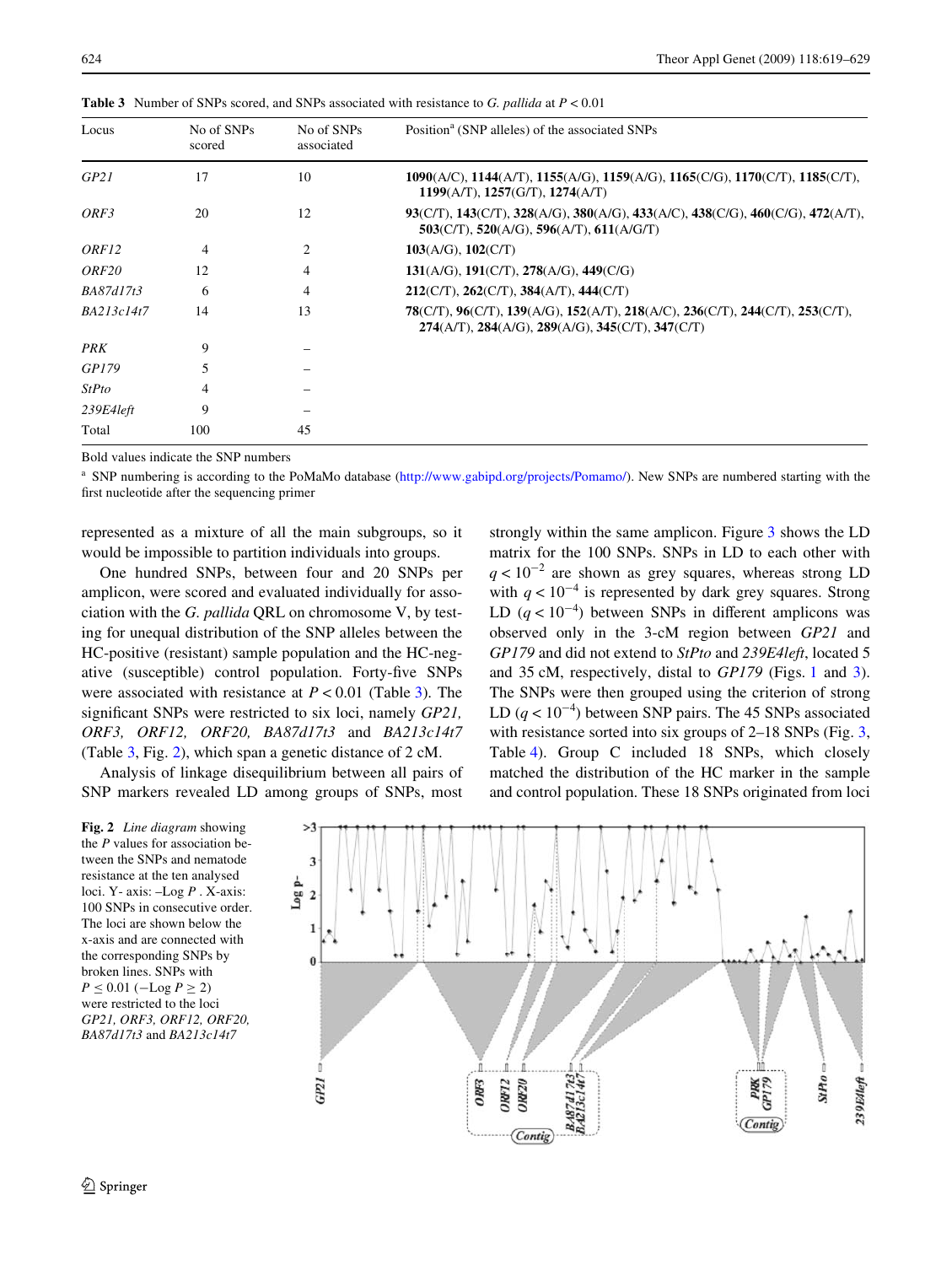<span id="page-6-0"></span>**Fig. 3** Linkage disequilibrium (LD) matrix for the SNPs. The 100 analysed SNPs are plotted on both axes. SNPs physically linked within the same amplicon are framed. LD significant with  $q \leq 10^{-4}$  is indicated in *dark grey* and LD significant with  $0.01 > q < 10^{-4}$  is indicated in *light grey*. The names of the ten loci analysed are shown on top of the matrix. The LD blocks C–G are shown on the vertical axes of the LD matrix, with the borders of LD blocks indicated by *horizontal lines*



*GP21, ORF3, ORF20, BA87d17t3* and *BA213c14t7.* All SNPs in group C were associated with nematode resistance at *P* = 0.0001. Three SNPs (*ORF3-SNP433, ORF3- SNP438, ORF3-SNP596*) matched the distribution of the HC marker. Thirty-three of 41 individuals in the resistant sample population were heterozygous or homozygous for all 18 SNP alleles associated with resistance (Table [5](#page-7-1)), whereas the remaining eight individuals were homozygous for a portion of one to four of the 18 SNP alleles associated with susceptibility (Table [5](#page-7-1)). Three individuals of the susceptible control population carried exclusively SNP alleles associated with susceptibility, whereas the remaining 35 individuals were heterozygous for one to seven of the 18 SNP alleles associated with resistance. Inspection of the 'recombinants' in both the sample and control population (susceptible individuals heterozygous for some resistance SNP alleles and resistant individuals homozygous for some susceptibility SNP alleles) did not permit positioning more precisely the major QRL, for which the HC marker is diagnostic, within the 2 cm interval *GP21* - *BA213c14t7.*

SNP groups D1, D2, F and G were also not informative for fine mapping the QRL, D1 and D2 because all SNPs in these groups were similarly associated with resistance, F and G because each of these groups consisted only of SNPs within the same amplicon. However, LD group E including 16 SNPs at the loci *GP21, ORF3, ORF20, BA87d17t3, BA213c14t7* and *GP179* showed an association gradient, because only four SNPs at the loci *BA87d17t3* and *BA213c14t7* were associated with resistance at *P* < 0.01, whereas the remaining 12 SNPs in LD group E were not significantly associated with resistance. This peak of significant associations observed across six loci covering a genetic distance of 3 cM suggests that one or more genes for quantitative nematode resistance are located more closely to *BA87d17t3* and *BA213c14t7* than to *GP21, ORF3* and *ORF20* on the left, or *GP179* on the right.

#### **Discussion**

A population of 79 tetraploid individuals was analysed in our study, which represents a maximum of 316  $(4 \times 79)$ chromosome V haplotypes. To capture 316 haplotypes, a minimum of nine bi-allelic SNP markers in linkage equilibrium is required  $(2^9 = 512)$ . Genotyping 100 SNPs had therefore the potential to capture all chromosome V haplotypes that were actually present in the 79 individuals, at least the most common ones. The fact that most SNPs were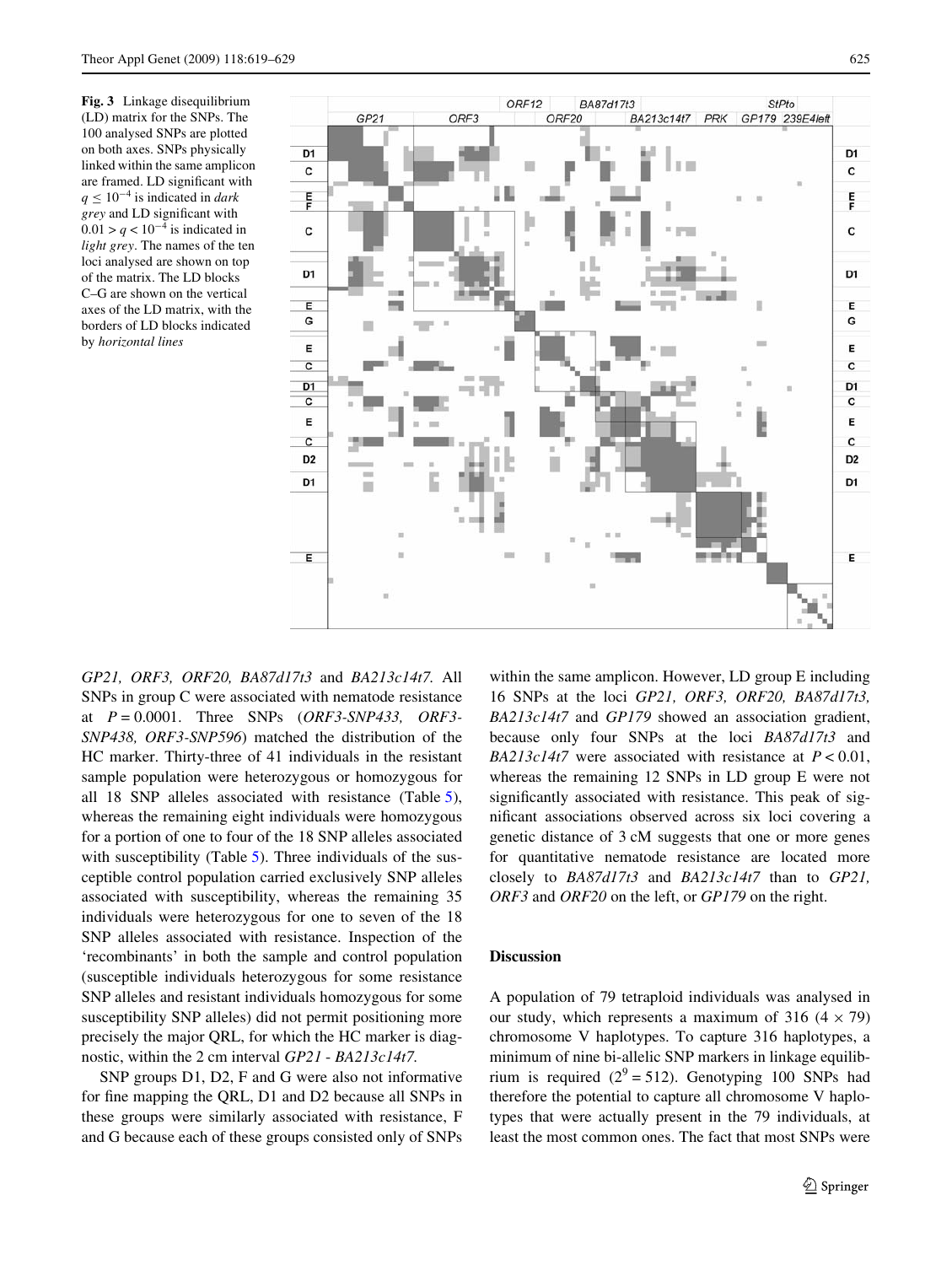| LD group     | SNP positions and significance of association with resistance <sup>a</sup>                                                                                                                                                                                                                                                            |  |
|--------------|---------------------------------------------------------------------------------------------------------------------------------------------------------------------------------------------------------------------------------------------------------------------------------------------------------------------------------------|--|
| $\mathsf{C}$ | GP21_SNP1090***, GP21_SNP1165***, GP21_SNP1170***, GP21_SNP1257***, ORF3_SNP93***,<br>ORF3 SNP143***, ORF3 SNP433***, ORF3 SNP438***, ORF3 SNP472***, ORF3 SNP520***,<br>ORF3_SNP596***, ORF3_SNP611***, ORF20_SNP449***, ORF20_SNP278***,<br>BA87d17t3_SNP212***, BA87d17t3_SNP384***, BA213c14t7_SNP274***,<br>BA213c14t7 SNP139*** |  |
| D1           | GP21 SNP1144***, GP21 SNP1199***, GP21 SNP1274***, ORF3 SNP325*, ORF3 SNP328***,<br>ORF3_SNP380**, ORF3_SNP460***, ORF3_SNP503**, ORF20_SNP191***,<br>BA213c14t7_SNP218**, BA213c14t7_SNP253***, BA213c14t7_SNP284***,<br>BA213c14t7 SNP345**                                                                                         |  |
| D2           | BA87d17t3_SNP184*, BA213c14t7_SNP347**, BA213c14t7_SNP289***, BA213c14t7_SNP244**,<br>BA213c14t7 SNP96**, BA213c14t7 SNP78**                                                                                                                                                                                                          |  |
| E            | GP21 SNP1065, ORF3 SNP337, ORF3 SNP548, ORF20 SNP307, ORF20 SNP284*,<br>ORF20 SNP275, ORF20 SNP233, ORF20 SNP117, BA87d17t3 SNP222*, BA87d17t3 SNP262**,<br>BA87d17t3_SNP444***, BA213c14t7_SNP287*, BA213c14t7_SNP236**,<br>BA213c14t7 SNP152***, GP179 SNP246, GP179 SNP208                                                         |  |
| F            | GP21 SNP1155**, GP21 SNP1185**                                                                                                                                                                                                                                                                                                        |  |
| G            | ORF12 SNP181*, ORF12 SNP148, ORF12 SNP103**, ORF12 SNP102**                                                                                                                                                                                                                                                                           |  |

<span id="page-7-0"></span>**Table 4** Grouping of SNPs based on LD, including the SNPs associated with nematode resistance

<sup>a</sup> \*\*\*  $P = 0.0001$ ; \*\*  $0.01 > P > 0.0001$ ; \*  $0.05 > P > 0.01$ 

<span id="page-7-1"></span>**Table 5** The 18 SNP alleles of LD group C associated with resistance or susceptibility to *G. pallida*

| SNPs in group C     | 'Resistant'<br>SNP allele   | 'Susceptible'<br>SNP allele |
|---------------------|-----------------------------|-----------------------------|
| GP21-SNP1090        | C                           | A                           |
| GP21-SNP1165        | $\mathcal{C}_{\mathcal{C}}$ | G                           |
| GP21-SNP1170        | $\mathcal{C}_{\mathcal{C}}$ | T                           |
| GP21-SNP1257        | G                           | $\boldsymbol{\tau}$         |
| ORF3-SNP93          | T                           | $\mathcal{C}$               |
| ORF3-SNP143         | $\mathcal{C}_{\mathcal{C}}$ | T                           |
| <b>ORF3-SNP433</b>  | $\mathcal C$                | $\boldsymbol{A}$            |
| ORF3-SNP438         | $\mathcal{C}_{\mathcal{C}}$ | G                           |
| ORF3-SNP472         | $\boldsymbol{\tau}$         | $\boldsymbol{A}$            |
| <b>ORF3-SNP520</b>  | G                           | A                           |
| ORF3-SNP596         | $\boldsymbol{A}$            | $\boldsymbol{T}$            |
| $ORF3-SNP611a$      | $\boldsymbol{\tau}$         | A or $G$                    |
| <b>ORF20-SNP449</b> | $\mathcal{C}_{\mathcal{C}}$ | G                           |
| <b>ORF20-SNP278</b> | G                           | $\boldsymbol{A}$            |
| BA87d17t3-SNP384    | $\boldsymbol{\tau}$         | $\boldsymbol{A}$            |
| BA87d17t3-SNP212    | $\boldsymbol{T}$            | $\mathcal{C}$               |
| BA213c14t7-SNP139   | $\boldsymbol{A}$            | G                           |
| BA213c14t7-SNP274   | $\boldsymbol{\tau}$         | A                           |

<sup>a</sup> Three-allelic SNP

in LD with one or more other SNPs also indicated that the SNP genotyping approached saturation. The 100 SNPs were distributed over ten loci. SNPs closely associated with resistance to *G. pallida* were restricted to the six loci distal to the marker locus *GP179*, spanning a genetic distance of 2 cM. The physical size of this region is around 1.7 Mb (Achenbach et al. manuscript in preparation). This region could be even larger, as no further marker was available for SNP analysis distal to *GP21*. The association analysis delimited therefore the genomic region harbouring the QRL at one side to the interval *BA213c14t7–GP179,* but not at the other.

Due to the heterozygocity and tetraploidy of the cultivated potato, the inference of specific haplotypes from SNP data is not straightforward. The SNP markers are unphased and the SNP allele dosage has to be considered in haplotype models (J. Neigenfind et al. [2008\)](#page-9-21). Instead of haplotype models we used the strong LD observed among several SNPs to distinguish six LD groups, which included the SNPs associated with nematode resistance. The six groups discussed here represent only a subset of all LD groups present in the population, as LD groups comprising only SNPs not associated with nematode resistance were not considered and rare LD groups were not detected. Several different groups of SNPs in LD with each other were found, each group including SNPs associated with resistance to *G. pallida*. This indicates the existence of multiple alleles either at a single resistance locus or at several, physically closely linked loci, which control the quantitative resistance to *G. pallida* in this particular genomic region on potato chromosome V.

The most prominent resistance allele was associated with LD group C, which closely correlated with the HC marker. This is not surprising, as presence or absence of the HC marker was the criterion for selecting resistant and susceptible individuals in the population. No association gradient was observed within LD group C. The 18 SNPs in group C were all associated with resistance with similar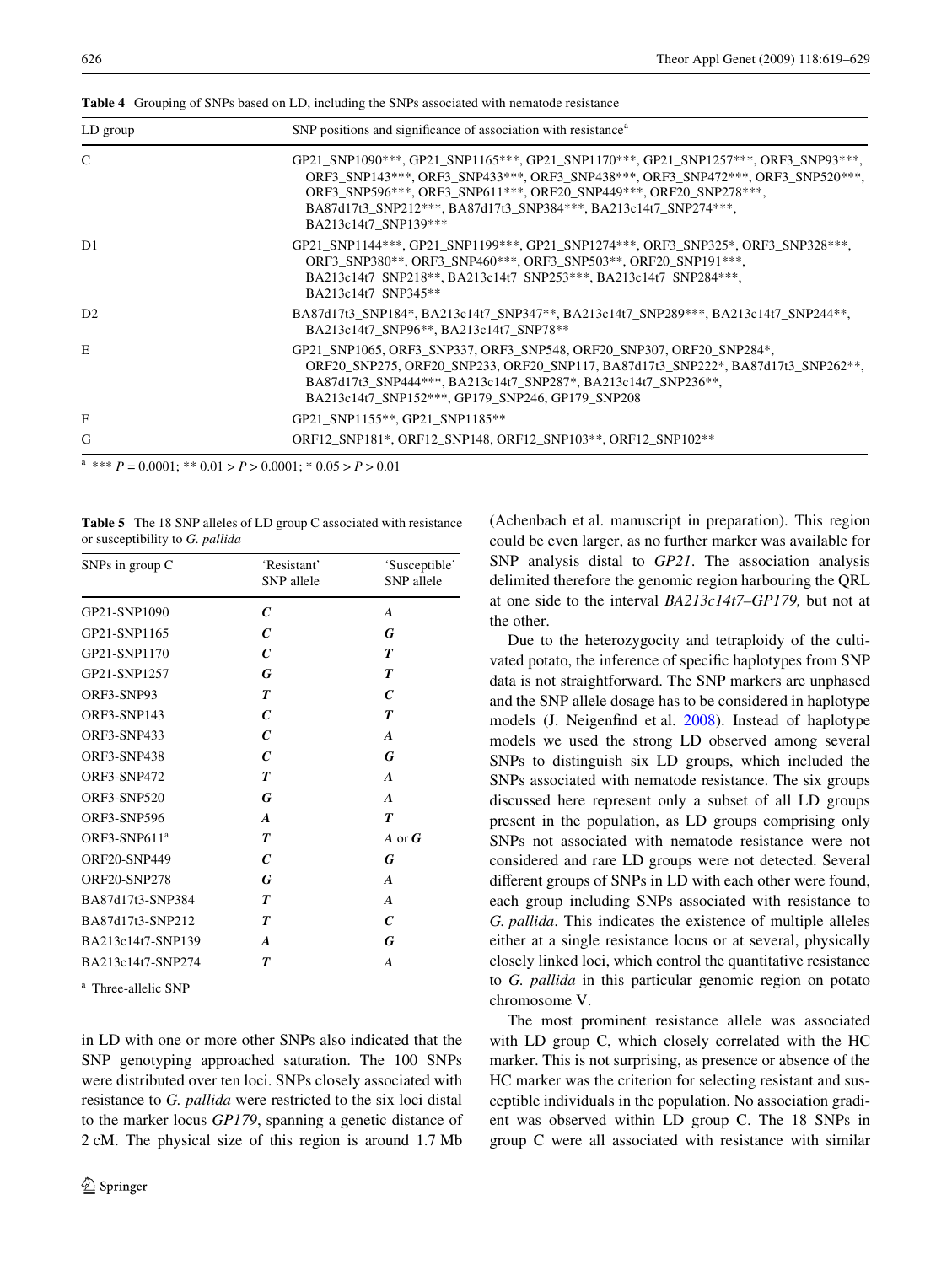strength and defined a large haplotype block comprising at least 2 cM or more than 400 kbp. Positioning the resistance gene(s) more precisely within this haplotype block was not possible based on the available SNP data. In the case of LD group C, two contrasting haplotype models could be deduced from the nucleotide alleles of the 18 SNP markers, one diagnostic of resistance similar to the HC marker, and the other one of susceptibility. The resistant haplotype was dominant. All heterozygous individuals having at least one dose of this resistant haplotype were resistant to *G. pallida*, whereas none of the susceptible individuals carried this haplotype. The gene(s) for resistance to *G. pallida* pathotype Pa2/3 associated with the HC marker, together with the SNP alleles in the resistant haplotype, have been introgressed into the European potato breeding pool (*Solanum tuberosum*) from the wild potato species *Solanum vernei* (Sattarzadeh et al. [2006\)](#page-9-6). Large haplotype blocks may have been preserved due to limited recombination events in the breeding history of the germplasm analysed in our study. The pedigree information for *G. pallida* resistant varieties that is available from the 'Potato Pedigree database' (van Berloo et al. [2007](#page-10-2), [http://www.plantbreeding.wur.nl/potat](http://www.plantbreeding.wur.nl/potatopedigree/)[opedigree/](http://www.plantbreeding.wur.nl/potatopedigree/)) is partial and contains 'dead ends'. A number of *S. vernei* clones, which do not exist anymore, have been used several times in the pedigrees. The historical records do not allow identifying precisely the *S. vernei* resistance source and the number of meiotic generations, which separate contemporary germ plasm from the original introgressions. In general, variety pedigrees that can be traced back through the last 100 years include less than 10 meiotic generations (Love [1999](#page-9-22); Gebhardt et al. [2004](#page-9-8); van Berloo et al. [2007](#page-10-2)). Reduced recombination between homeologous chromosomes caused, for example, by inversions in the introgressed *S. vernei* segment relative to *S. tuberosum*, may also have contributed to the maintenance of a large haplotype block in the breeding populations. The existence of a 70-kbp inversion between *S. demissum* and *S. tuberosum* in this genome segment has been demonstrated (Ballvora et al. [2007\)](#page-9-9). Suppression of recombination depending on the source and size of the introgression from wild species has been shown in tomato (Liharska et al. [1996;](#page-9-23) Kaloshian et al. [1998](#page-9-24)). Linkage disequilibrium extending over several centimorgan has also been observed by Simko et al. ([2006\)](#page-10-1) and Li et al.  $(2008)$  in different populations of tetraploid and diploid potato genotypes.

In contrast to LD group C, a peak of marker trait associations was observed within LD group E comprising 16 SNPs at 6 loci spanning 3 cM. Here, four SNPs at the loci *BA87d17t3* and *BA213c14t7* were associated with nematode resistance, whereas the SNPs at the flanking loci were not any more associated with nematode resistance. With the assumption that the QRL is controlled by one gene with multiple alleles, the association gradient observed in LD group E places this gene within or physically close to the genomic region delimited by BACs BA87d17 and BA213c14. This region harbours the *R1* resistance gene and two paralogous members of the *R1* gene family (Ballvora et al. [2007](#page-9-9)). When the alternative model is true, meaning that several genes in this genomic region control nematode resistance, at least one of these genes should be located within or physically close to the genomic region delimited by BACs BA87d17 and BA213c14. Association mapping in a large population of individuals lacking the almost qualitative HC marker would be of interest to better resolve the genetic architecture of the QRL based on weaker resistance alleles.

The individuals analysed in this study have been generated by inter-crossing tetraploid, highly heterozygous parents. LD decays more rapidly in outcrossing species when compared to selfing species, where recombination has no consequence for the genotype of homozygous individuals (Nordborg  $2000$ ). In potato, the diminishing effect of outcrossing on LD is counteracted by the vegetative propagation, which reduces the number of meiotic generations separating individual breeding clones and varieties (Gebhardt et al. [2004;](#page-9-8) [van Berloo et al. 2007\)](#page-10-2). The observed phenotypic and genotypic variability not only results from recombination, but also from a larger number, when compared with diploids, of chromosomal haplotype combinations that are possible in 4x by 4x crosses with tetrasomic inheritance. This might be one reason for the large genetic distances of similar size, which usually separate tetraploid individuals despite their relatedness by pedigree, and thereby the lack of population structure (Li et al. [2005\)](#page-9-27). Another reason for lack of population structure might be an underlying uniformity of the genetic material due to its selective adaptation for general agronomic performance. Populations of varieties and breeding clones are highly suitable therefore to detect associations between markers and agronomic traits such as nematode resistance, due to the existence of large haplotype blocks and lack of population structure in this material. These properties make such populations less suitable for candidate gene verification due to lack of genetic resolution. Candidate genes for the QRL on potato chromosome V are, among other genes (Ballvora et al. [2007\)](#page-9-9), the members of the *R1* gene family. However, for identifying among all possible candidates the causal gene(s) for the observed nematode resistance phenotype in this genomic region, the full genome sequence of potato ([http://www.](http://www.potatogenome.net/) [potatogenome.net/](http://www.potatogenome.net/)) or the highly co-linear tomato ([http://](http://www.gn.cornell.edu/about/tomato_sequencing.pl) [www.sgn.cornell.edu/about/tomato\\_sequencing.pl](http://www.gn.cornell.edu/about/tomato_sequencing.pl)) will be needed, together with highly effective experimental systems for functional analysis of candidate genes.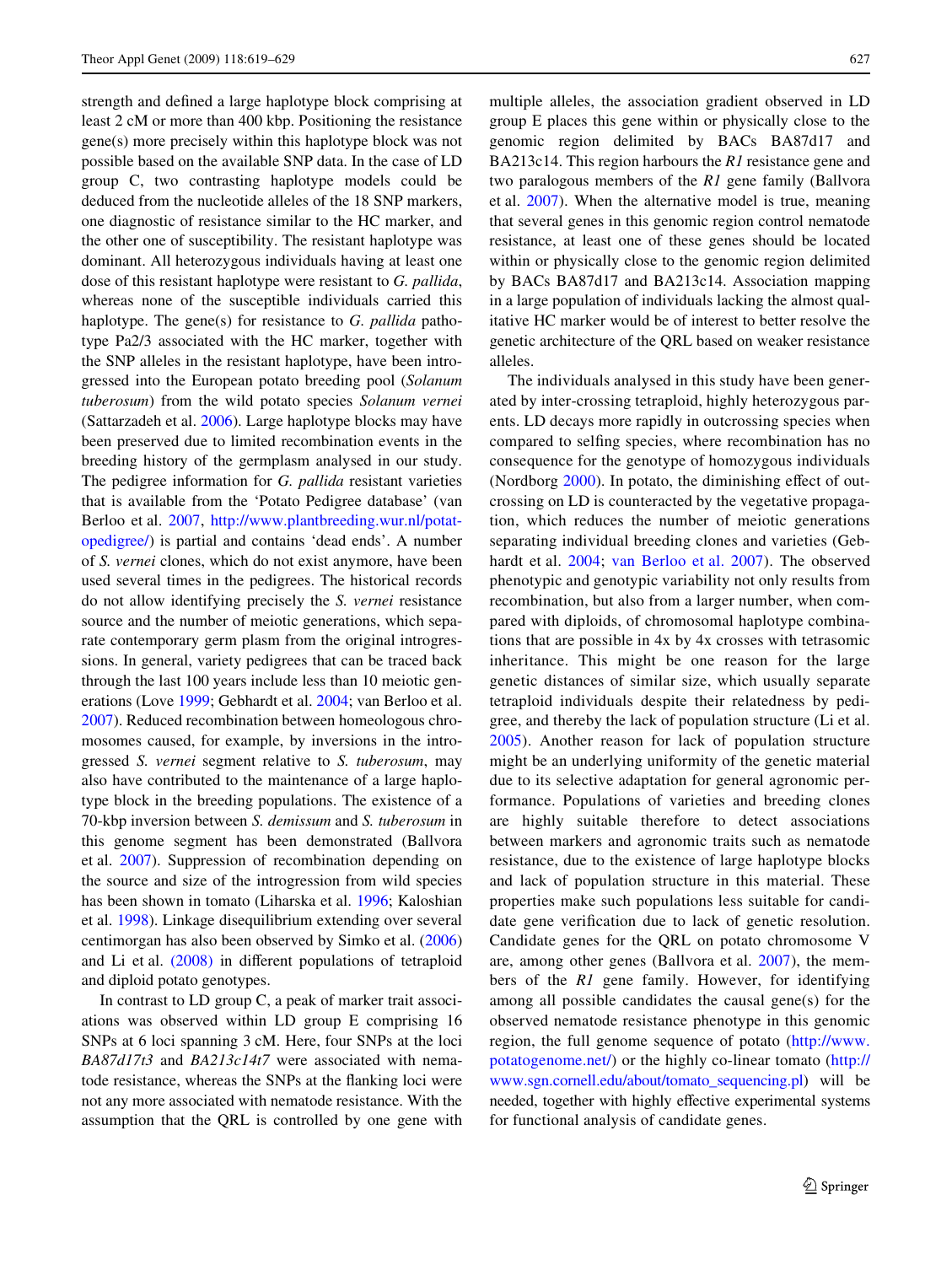**Acknowledgments** This work was supported by grant 0313114A (GABI-CONQUEST project) of the German Federal Ministry for Education and Research (BMBF) in the framework of the GABI (genome analysis in the biological system plant) program.

**Open Access** This article is distributed under the terms of the Creative Commons Attribution Noncommercial License which permits any noncommercial use, distribution, and reproduction in any medium, provided the original author(s) and source are credited.

## **References**

- <span id="page-9-9"></span>Bakker E, Achenbach U, Bakker J, van Vliet J, Peleman J, Segers B, van der Heijden S, van der Linde P, Graveland R, Hutten R, van Eck H, Coppoolse E, van der Vossen E, Bakker J, Goverse A (2004) A high-resolution map of the *H1* locus harbouring resistance to the potato cyst nematode *Globodera rostochiensis*. Theor Appl Genet 109:146–152
- Ballvora A, Jöcker A, Viehöver P, Ishihara H, Paal J, Meksem K, Bruggmann R, Schoof H, Weisshaar B, Gebhardt C (2007) Comparative sequence analysis of *Solanum* and *Arabidopsis* in a hot spot for pathogen resistance on potato chromosome V reveals a patchwork of conserved and rapidly evolving genome segments. BMC Genom 8:112. doi:[10.1186/1471-2164-8-112](http://dx.doi.org/10.1186/1471-2164-8-112)
- <span id="page-9-12"></span>Benjamini Y, Krieger A, Yekutieli D (2005) Two staged linear step up FDR controlling procedure. Unpublished report, available a[t](http://www.math.tau.ac.il/~ybenja) [http://www.math.tau.ac.il/](http://www.math.tau.ac.il/~ybenja)~ybenja
- <span id="page-9-5"></span>Bormann CA, Rickert AM, Castillo Ruiz RA, Paal J, Lübeck J, Strahwald J, Buhr K, Gebhardt C (2004) Tagging quantitative trait loci for maturity-corrected late blight resistance in tetraploid potato with PCR-based candidate gene markers. Mol Plant Microbe Interact 17:1126–1138
- <span id="page-9-13"></span>Corpet F (1988) Multiple sequence alignment with hierarchical clustering. Nucleic Acids Res 16:10881–10890
- Caromel B, Mugniery D, Lefebvre V, Andrzejewski S, Ellisseche D (2003) Mapping QTLs for resistance against *Globodera pallida* (stone) Pa2/3 in a diploid potato progeny originating from *Solanum spegazzinii*. Theor Appl Genet 106:1517–1523
- <span id="page-9-15"></span>Feingold S, Lloyd J, Norero N, Bonierbale M, Lorenzen J (2005) Mapping and characterization of new EST- derived microsatellites for potato (*Solanum tuberolsum* L.). Theor Appl Genet 111:456–466
- <span id="page-9-8"></span>Gebhardt C, Ballvora A, Walkemeier B, Oberhagemann P, Schüler K (2004) Assessing genetic potential in germplasm collections of crop plants by marker-trait association: a case study for potatoes with quantitative variation of resistance to late blight and maturity type. Mol Breed 13:93–102
- <span id="page-9-0"></span>Gebhardt C, Valkonen JPT (2001) Organization of genes controlling disease resistance in the potato genome. Annu Rev Phytopathol 39:79–102
- <span id="page-9-24"></span>Greco N (1988) Potato cyst nematodes: *Globodera rostochiensis* and *G. pallida*. Nematology circular no. 149. Florida Department of Agriculture and Consumer Services, Division of Plant Industry, Gainesville
- <span id="page-9-11"></span>Kaloshian I, Yaghoobi J, Liharska T, Hontelez J, Hanson D, Hogan P, Jesse T, Wijbrandi J, Simons G, Vos P, Zabel P, Williamson VM (1998) Genetic and physical localization of the root-knot nematode resistance locus Mi in tomato. Mol Gen Genet 257:376–385
- <span id="page-9-2"></span>Kort J, Ross H, Rumpenhorst HJ, Stone AR (1977) An international scheme for the identifying and classifying pathotypes of potato cyst- nematodes *Globodera rostochiensis* and *G.*pallida. Nematologica 23:333–339
- <span id="page-9-20"></span>Kreike CM, De Koning JRA, Vinke JH, Van Ooijen JW, Stiekema WJ (1994) Quantitatively-inherited resistance to *Globodera pallida* is

dominated by one major locus in *Solanum spegazzinii*. Theor Appl Genet 88:764–769

- <span id="page-9-23"></span>Leister D, Ballvora A, Salamini F, Gebhardt C (1996) A PCR based approach for isolating pathogen resistance genes from potato with potential for wide application in plants. Nat Genet 14:421–429
- <span id="page-9-27"></span>Liharska TB, Koornneef M, van Wordragen M, van Kammen A, Zabel P (1996) Tomato chromosome 6: effect of the alien chromosomal segment on recombinant frequencies. Genome 39:485–990
- <span id="page-9-25"></span>Li L, Strahwald J, Hofferbert HR, Lübeck J, Tacke E, Junghans H, Wunder J, Gebhardt C (2005) DNA variation at the invertase locus *invGE/GF* is associated with tuber quality traits in populations of potato breeding clones. Genetics 170:813–821
- <span id="page-9-22"></span>Li L, Paulo M-J, Strahwald J, Lübeck J, Hofferbert H-R, Tacke E, Junghans H, Wunder J, Draffehn A, van Eeuwijk F, Gebhardt C (2008) Natural DNA variation at candidate loci is associated with potato chip color, tuber starch content, yield and starch yield. Theor Appl Genet 116:1167–1181
- <span id="page-9-14"></span>Love SL (1999) Founding clones, major contributing ancestors and exotic progenitors of prominent American potato cultivars. Am J Potato Res 76:263–272
- <span id="page-9-7"></span>Martin GB, Brommonschenkel SH, Chunwongse J, Frary A, Ganal MW, Spivey R, Wu T, Earle ED, Tanksley SD (1993) Map-based cloning of a protein kinase gene conferring disease resistance in tomato. Science 262:1432–1435
- <span id="page-9-18"></span>Meksem K, Leister D, Peleman J, Zabeau M, Salamini F, Gebhardt C (1995) A high resolution map of the vicinity of the *R1* locus on chromosome V of potato based on RFLP and AFLP markers. Mol Gen Genet 249:74–81
- <span id="page-9-16"></span>Meyer S, Nagel A, Gebhardt C (2005) PoMaMo: a comprehensive database for potato genome data. Nucleic Acids Res 33:D666– D670
- <span id="page-9-1"></span>Milbourne D, Meyer RC, Collins AJ, Ramsay LD, Gebhardt C, Waugh R (1998) Isolation, characterisation and mapping of simple sequence repeats. Mol Gen Genet 259:233–245
- <span id="page-9-21"></span>Mugniéry D, Phillips MS (2007) The nematode parasites of potato. In: Vreudgenhil D, Bradshaw J, Gebhardt C, Govers F, MacKerron DKL, Taylor MA, Ross HA (eds) Potato biology and biotechnology advances and perspectives. Elsevier, Amsterdam, pp 569– 591
- <span id="page-9-19"></span>Neigenfind J, Gyetvai G, Basekow R, Diehl S, Achenbach U, Gebhardt C, Selbig J, Kersten B (2008) Haplotype inference from unphased SNP data in heterozygous polyploids based on SAT. BMC Genomics 9:356
- <span id="page-9-26"></span>Niewöhner J, Salamini F, Gebhardt C (1995) Development of PCR assays diagnostic for RFLP marker alleles closely linked to alleles *Gro1* and *H1*, conferring resistance to the root cyst nematode *Globodera rostochiensis* in potato. Mol Breed 1:65–78
- <span id="page-9-17"></span>Nordborg  $M$  (2000) Linkage disequilibrium, gene trees and selfing: an ancestral recombination graph with partial self- fertilization. Genetics 154:923–929
- <span id="page-9-10"></span>Pritchard JK, Stephens M, Donelly P (2000) Inference of population structure using multilocus genotype data. Genetics 155:945–959
- <span id="page-9-3"></span>Rickert AM, Kim JM, Meyer S, Nagel A, Ballvora A, Oefner PJ, Gebhardt C (2003) First-generation SNP/InDel markers tagging loci for pathogen resistance in the potato genome. Plant Biotechnol J 1:399–410
- <span id="page-9-4"></span>van der Rouppe Voort J, Lindeman W, Folkertsma R, Hutten R, Overmars H, van der Vossen E, Jacobsen E, Bakker J (1998) A QTL for broad-spectrum resistance to cyst nematode species (*Globodera* spp.) maps to a resistance gene cluster in potato. Theor Appl Genet 96:654–661
- <span id="page-9-6"></span>van der Rouppe Voort J, van der Vossen E, Bakker E, Overmars H, van Zandvoort P, Hutten R, Klein Lankhorst R, Bakker J (2000) Two additive QTLs conferring broad-spectrum resistance in potato to Globodera pallida are localized on resistance gene clusters. Theor Appl Genet 101:1222–1230